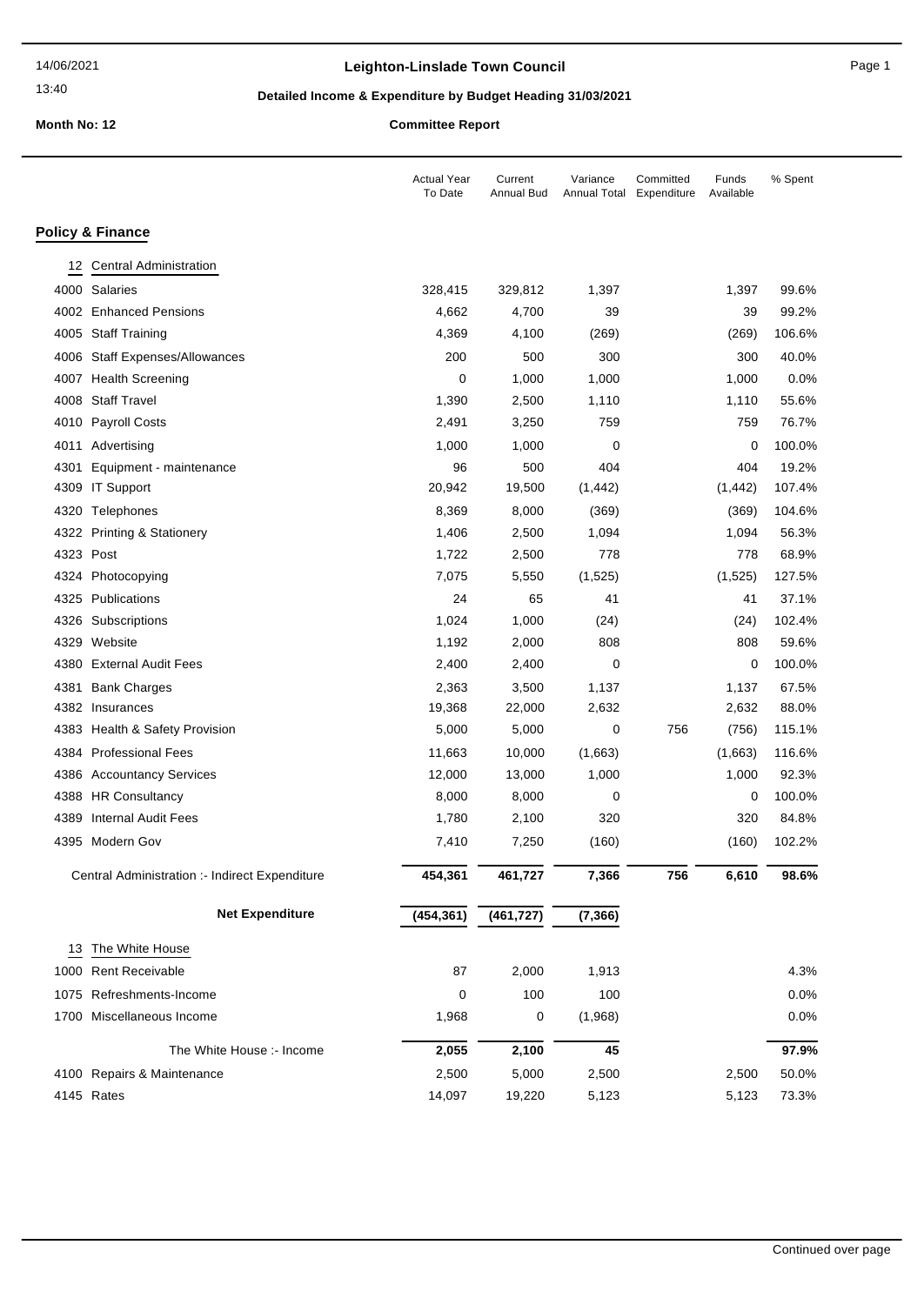### Leighton-Linslade Town Council **Example 2** Page 2

### **Detailed Income & Expenditure by Budget Heading 31/03/2021**

|      |                                                   | <b>Actual Year</b><br>To Date | Current<br>Annual Bud | Variance<br>Annual Total | Committed<br>Expenditure | Funds<br>Available | % Spent |
|------|---------------------------------------------------|-------------------------------|-----------------------|--------------------------|--------------------------|--------------------|---------|
|      | 4146 Rent                                         | 47,500                        | 47,500                | 0                        |                          | 0                  | 100.0%  |
|      | 4147 Service Charges                              | 11,888                        | 17,000                | 5,112                    |                          | 5,112              | 69.9%   |
| 4148 | Management Fee                                    | 4,038                         | 5,000                 | 962                      |                          | 962                | 80.8%   |
| 4149 | <b>Building Insurance</b>                         | 1,724                         | 1,700                 | (24)                     |                          | (24)               | 101.4%  |
| 4150 | <b>Cleaning Materials</b>                         | 109                           | 200                   | 91                       |                          | 91                 | 54.4%   |
| 4300 | Equipment - purchase                              | 1,036                         | 1,000                 | (36)                     |                          | (36)               | 103.6%  |
|      | The White House :- Indirect Expenditure           | 82,892                        | 96,620                | 13,728                   | $\bf{0}$                 | 13,728             | 85.8%   |
|      | Net Income over Expenditure                       | (80, 837)                     | (94, 520)             | (13, 683)                |                          |                    |         |
| 14   | Other Costs and Income                            |                               |                       |                          |                          |                    |         |
| 1251 | <b>Interest Received</b>                          | 7,359                         | 15,000                | 7,641                    |                          |                    | 49.1%   |
|      | 1252 Precept                                      | 2,265,946                     | 2,265,946             | 0                        |                          |                    | 100.0%  |
|      | Other Costs and Income :- Income                  | 2,273,305                     | 2,280,946             | 7,641                    |                          |                    | 99.7%   |
|      | 4390 Loan Repayment-Capital                       | 23,274                        | 23,275                | 1                        |                          | 1                  | 100.0%  |
|      | 4391 Loan Repayment-Interest                      | 8,265                         | 8,425                 | 160                      |                          | 160                | 98.1%   |
|      | Other Costs and Income :- Indirect Expenditure    | 31,539                        | 31,700                | 161                      | $\mathbf 0$              | 161                | 99.5%   |
|      | Net Income over Expenditure                       | 2,241,766                     | 2,249,246             | 7,480                    |                          |                    |         |
| 20   | Democratic Representation                         |                               |                       |                          |                          |                    |         |
| 4000 | <b>Salaries</b>                                   | 45,262                        | 48,000                | 2,738                    |                          | 2,738              | 94.3%   |
| 4322 | <b>Printing &amp; Stationery</b>                  | 77                            | 500                   | 423                      |                          | 423                | 15.4%   |
| 4326 | Subscriptions                                     | 2,101                         | 2,150                 | 49                       |                          | 49                 | 97.7%   |
|      | 4332 Elections                                    | 0                             | 11,000                | 11,000                   |                          | 11,000             | 0.0%    |
| 4372 | <b>Community Awards</b>                           | 150                           | 300                   | 150                      |                          | 150                | 50.0%   |
| 4374 | Refreshments                                      | 143                           | 1,100                 | 957                      |                          | 957                | 13.0%   |
| 4375 |                                                   |                               |                       |                          |                          |                    |         |
|      | <b>Civic Hospitality</b>                          | 571                           | 1,100                 | 530                      |                          | 530                | 51.9%   |
|      | 4376 Mayors' Allowance                            | 2,785                         | 3,970                 | 1,185                    |                          | 1,185              | 70.2%   |
|      | 4377 Members' Expenses                            | 687                           | 1,000                 | 313                      | 96                       | 217                | 78.3%   |
|      | Democratic Representation :- Indirect Expenditure | 51,776                        | 69,120                | 17,344                   | 96                       | 17,248             | 75.0%   |
|      | <b>Net Expenditure</b>                            | (51, 776)                     | (69, 120)             | (17, 344)                |                          |                    |         |
| 50   | <b>General Reserve</b>                            |                               |                       |                          |                          |                    |         |
| 4550 | Approved General Reserve Spend                    | 19,566                        | 0                     | (19, 566)                | 6,800                    | (26, 366)          | 0.0%    |
|      | General Reserve :- Indirect Expenditure           | 19,566                        | 0                     | (19, 566)                | 6,800                    | (26, 366)          |         |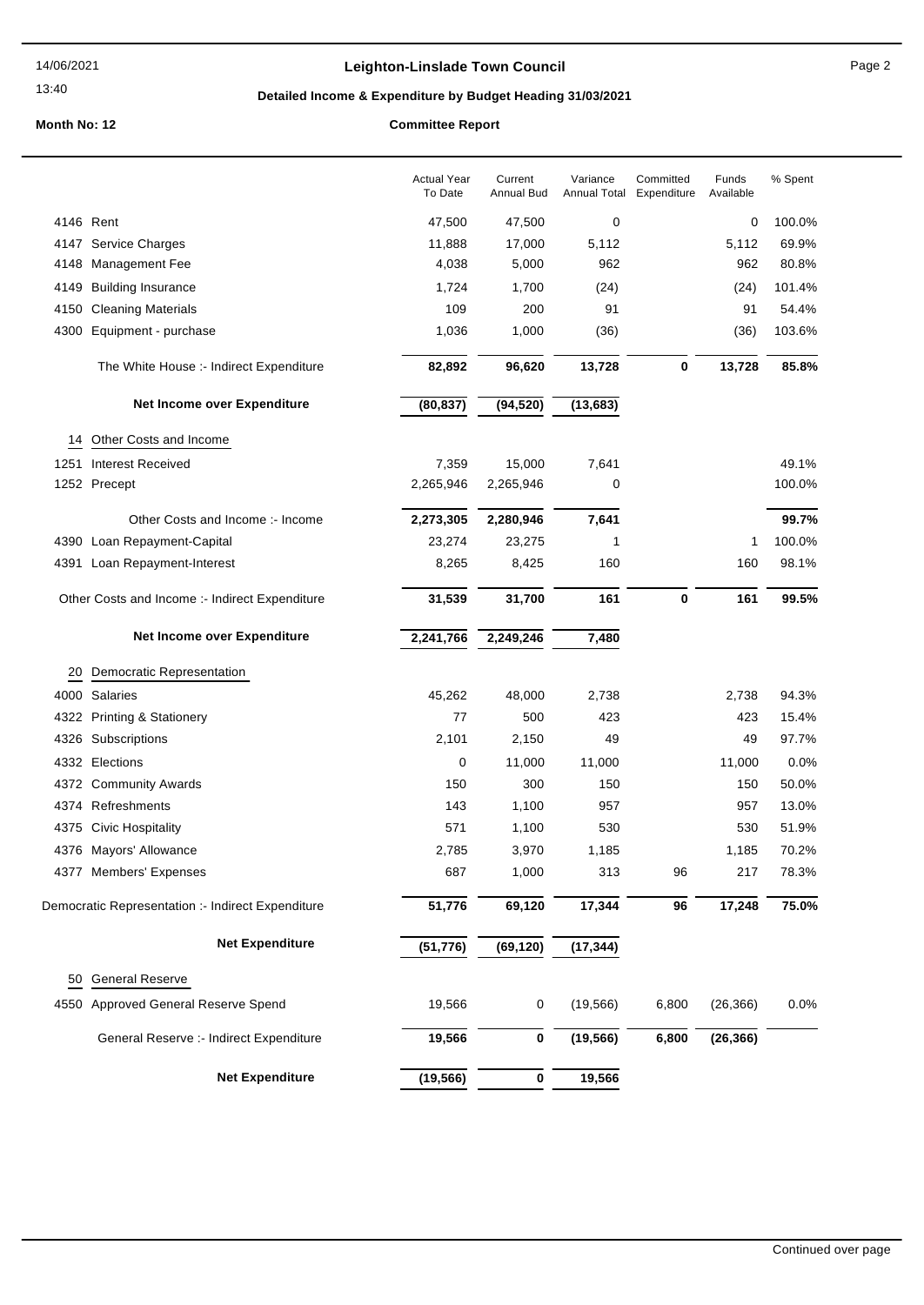14/06/2021

# 13:40

### Leighton-Linslade Town Council **Example 2 and Separate 2 and Page 3**

### **Detailed Income & Expenditure by Budget Heading 31/03/2021**

|          |                                            | <b>Actual Year</b><br>To Date | Current<br>Annual Bud | Variance   | Committed<br>Annual Total Expenditure | Funds<br>Available | % Spent |
|----------|--------------------------------------------|-------------------------------|-----------------------|------------|---------------------------------------|--------------------|---------|
| 102      | <b>Grants &amp; Donations</b>              |                               |                       |            |                                       |                    |         |
| 4350 CAB |                                            | 21,995                        | 21,995                | 0          |                                       | 0                  | 100.0%  |
| 4351     | <b>Guaranteed Grants</b>                   | 34,962                        | 35,000                | 38         |                                       | 38                 | 99.9%   |
| 4352     | <b>Grants-Four Year Music School</b>       | 8,823                         | 8,823                 | 0          |                                       | 0                  | 100.0%  |
|          | 4353 Grants-General                        | 5,272                         | 10,000                | 4,728      |                                       | 4,728              | 52.7%   |
|          | Grants & Donations :- Indirect Expenditure | 71,052                        | 75,818                | 4,766      | 0                                     | 4,766              | 93.7%   |
|          | <b>Net Expenditure</b>                     | (71, 052)                     | (75, 818)             | (4, 766)   |                                       |                    |         |
| 410      | <b>Community Safety</b>                    |                               |                       |            |                                       |                    |         |
|          | 4400 CCTV                                  | 11,416                        | 11,640                | 224        |                                       | 224                | 98.1%   |
| 4401     | <b>Community Safety</b>                    | 30,687                        | 40,000                | 9,313      |                                       | 9,313              | 76.7%   |
| 4402     | <b>Watch Schemes</b>                       | 0                             | 500                   | 500        |                                       | 500                | 0.0%    |
|          | Community Safety :- Indirect Expenditure   | 42,103                        | 52,140                | 10,037     | $\bf{0}$                              | 10,037             | 80.7%   |
|          | <b>Net Expenditure</b>                     | (42, 103)                     | (52, 140)             | (10, 037)  |                                       |                    |         |
| 800      | <b>Capital Projects</b>                    |                               |                       |            |                                       |                    |         |
| 4700     | Capital Schemes - General                  | 0                             | 207,191               | 207,191    |                                       | 207,191            | 0.0%    |
|          | Capital Projects :- Indirect Expenditure   | 0                             | 207,191               | 207,191    | 0                                     | 207,191            | 0.0%    |
|          |                                            |                               |                       |            |                                       |                    |         |
|          | <b>Net Expenditure</b>                     | 0                             | (207, 191)            | (207, 191) |                                       |                    |         |
|          | Policy & Finance :- Income                 | 2,275,361                     | 2,283,046             | 7,685      |                                       |                    | 99.7%   |
|          | Expenditure                                | 753,288                       | 994,316               | 241,028    | 7,652                                 | 233,376            | 76.5%   |
|          | <b>Movement to/(from) Gen Reserve</b>      | 1,522,072                     |                       |            |                                       |                    |         |
|          | <b>Grounds &amp; Environmental</b>         |                               |                       |            |                                       |                    |         |
|          | 110 Depot                                  |                               |                       |            |                                       |                    |         |
|          | 4100 Repairs & Maintenance                 | 1,554                         | 1,550                 | (4)        |                                       | (4)                | 100.3%  |
| 4131     | Energy - Electricity                       | 2,130                         | 1,200                 | (930)      |                                       | (930)              | 177.5%  |
|          | 4145 Rates                                 | 7,485                         | 7,585                 | 100        |                                       | 100                | 98.7%   |
|          | 4146 Rent                                  | 20,000                        | 20,000                | 0          |                                       | 0                  | 100.0%  |
| 4148     | Management Fee                             | 660                           | 1,200                 | 540        |                                       | 540                | 55.0%   |
| 4149     | <b>Building Insurance</b>                  | 0                             | 550                   | 550        |                                       | 550                | 0.0%    |
|          | Depot :- Indirect Expenditure              | 31,829                        | 32,085                | 256        | 0                                     | 256                | 99.2%   |
|          | <b>Net Expenditure</b>                     | (31, 829)                     | (32, 085)             | (256)      |                                       |                    |         |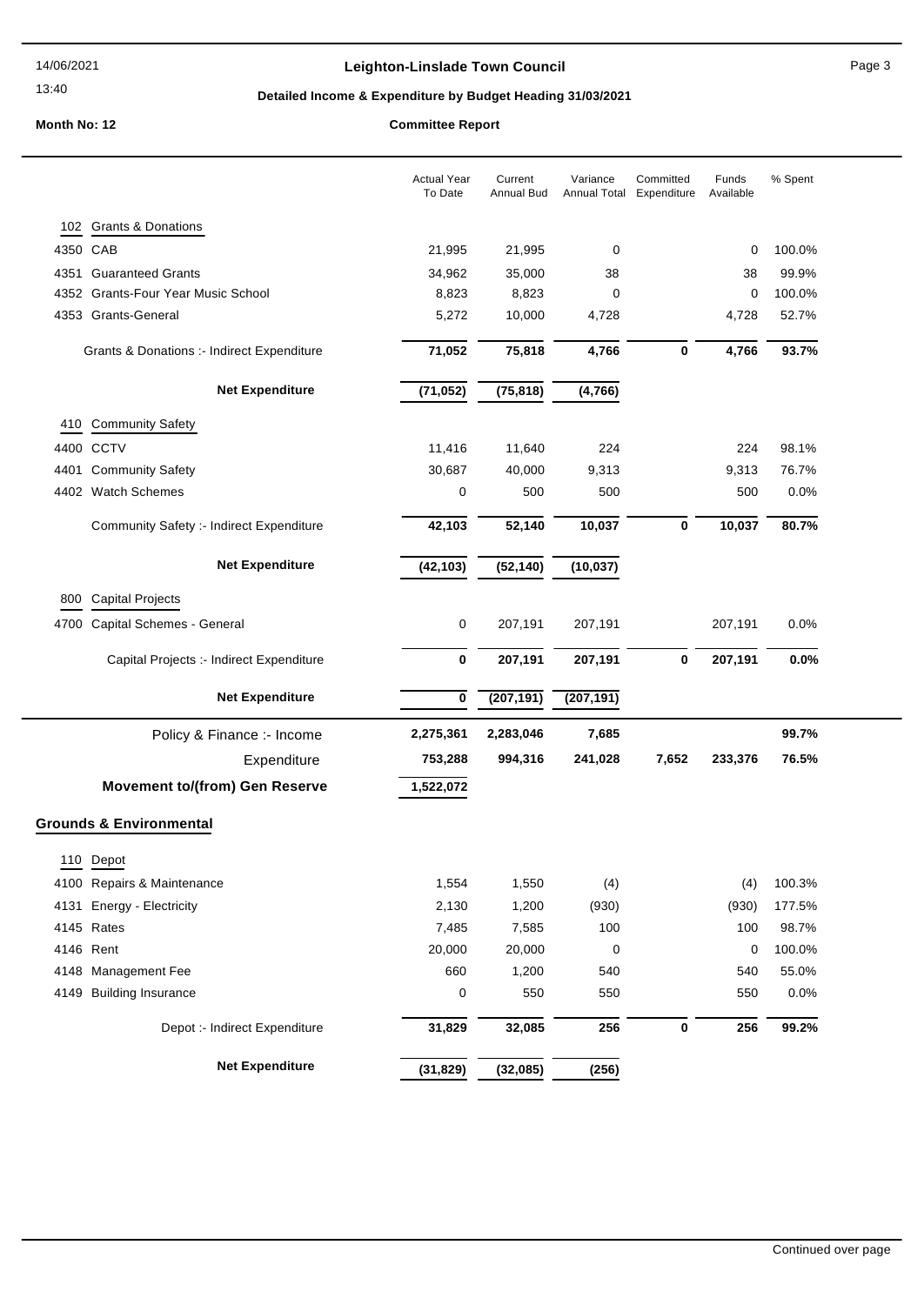### Leighton-Linslade Town Council **Example 2 and Separate 2 and Page 4**

### **Detailed Income & Expenditure by Budget Heading 31/03/2021**

|      |                                                   | <b>Actual Year</b><br>To Date | Current<br>Annual Bud | Variance<br>Annual Total | Committed<br>Expenditure | Funds<br>Available | % Spent |
|------|---------------------------------------------------|-------------------------------|-----------------------|--------------------------|--------------------------|--------------------|---------|
| 111  | Pavilions                                         |                               |                       |                          |                          |                    |         |
|      | 1000 Rent Receivable                              | 8,997                         | 68,475                | 59,478                   |                          |                    | 13.1%   |
|      | Pavilions :- Income                               | 8,997                         | 68,475                | 59,478                   |                          |                    | 13.1%   |
|      | 4000 Salaries                                     | 10                            | 19,715                | 19,705                   |                          | 19,705             | 0.0%    |
|      | 4100 Repairs & Maintenance                        | 10,752                        | 13,250                | 2,499                    | 460                      | 2,039              | 84.6%   |
| 4130 | Security                                          | 4,125                         | 5,200                 | 1,075                    |                          | 1,075              | 79.3%   |
| 4131 | Energy - Electricity                              | 13,935                        | 10,600                | (3, 335)                 |                          | (3, 335)           | 131.5%  |
|      | 4132 Energy - Gas                                 | 2,592                         | 3,200                 | 608                      |                          | 608                | 81.0%   |
|      | 4135 Water                                        | 1,804                         | 1,750                 | (54)                     |                          | (54)               | 103.1%  |
|      | 4145 Rates                                        | 9,232                         | 9,380                 | 149                      |                          | 149                | 98.4%   |
|      | 4147 Service Charges                              | 35,872                        | 45,500                | 9,628                    |                          | 9,628              | 78.8%   |
| 4150 | <b>Cleaning Materials</b>                         | 473                           | 1,000                 | 527                      |                          | 527                | 47.3%   |
| 4300 | Equipment - purchase                              | 320                           | 2,000                 | 1,680                    |                          | 1,680              | 16.0%   |
| 4320 | Telephones                                        | 86                            | 0                     | (86)                     |                          | (86)               | 0.0%    |
| 4327 | Publicity                                         | 833                           | 2,000                 | 1,167                    |                          | 1,167              | 41.7%   |
|      | 4426 Refuse                                       | 778                           | 3,000                 | 2,222                    | 545                      | 1,677              | 44.1%   |
|      | Pavilions :- Indirect Expenditure                 | 80,811                        | 116,595               | 35,784                   | 1,005                    | 34,779             | 70.2%   |
|      | <b>Net Income over Expenditure</b>                | (71, 814)                     | (48, 120)             | 23,694                   |                          |                    |         |
| 120  | Parsons Close & Bandstand                         |                               |                       |                          |                          |                    |         |
|      | 1075 Refreshments-Income                          | 0                             | 21,000                | 21,000                   |                          |                    | 0.0%    |
|      | Parsons Close & Bandstand :- Income               | 0                             | 21,000                | 21,000                   |                          |                    | 0.0%    |
|      | 4100 Repairs & Maintenance                        | 3,456                         | 8,500                 | 5,044                    |                          | 5,044              | 40.7%   |
| 4131 | Energy - Electricity                              | 4,936                         | 2,600                 | (2, 336)                 |                          | (2,336)            | 189.8%  |
|      | 4135 Water                                        | 6,100                         | 2,000                 | (4, 100)                 |                          | (4, 100)           | 305.0%  |
|      | 4570 The Beach/Splash and Play                    | 3,510                         | 15,000                | 11,490                   |                          | 11,490             | 23.4%   |
|      | Parsons Close & Bandstand :- Indirect Expenditure | 18,002                        | 28,100                | 10,098                   | 0                        | 10,098             | 64.1%   |
|      | Net Income over Expenditure                       | (18,002)                      | (7, 100)              | 10,902                   |                          |                    |         |
| 132  | Sports                                            |                               |                       |                          |                          |                    |         |
| 1120 | Sports Income                                     | 5,715                         | 12,000                | 6,285                    |                          |                    | 47.6%   |
|      | Sports :- Income                                  | 5,715                         | 12,000                | 6,285                    |                          |                    | 47.6%   |
|      | 4107 Sports Materials                             | 4,371                         | 7,000                 | 2,629                    | 310                      | 2,319              | 66.9%   |
| 4109 | Sports Equipment                                  | 501                           | 500                   | (1)                      |                          | (1)                | 100.1%  |
|      | Sports :- Indirect Expenditure                    | 4,872                         | 7,500                 | 2,628                    | 310                      | 2,318              | 69.1%   |
|      | Net Income over Expenditure                       | 843                           | 4,500                 | 3,657                    |                          |                    |         |
|      |                                                   |                               |                       |                          |                          |                    |         |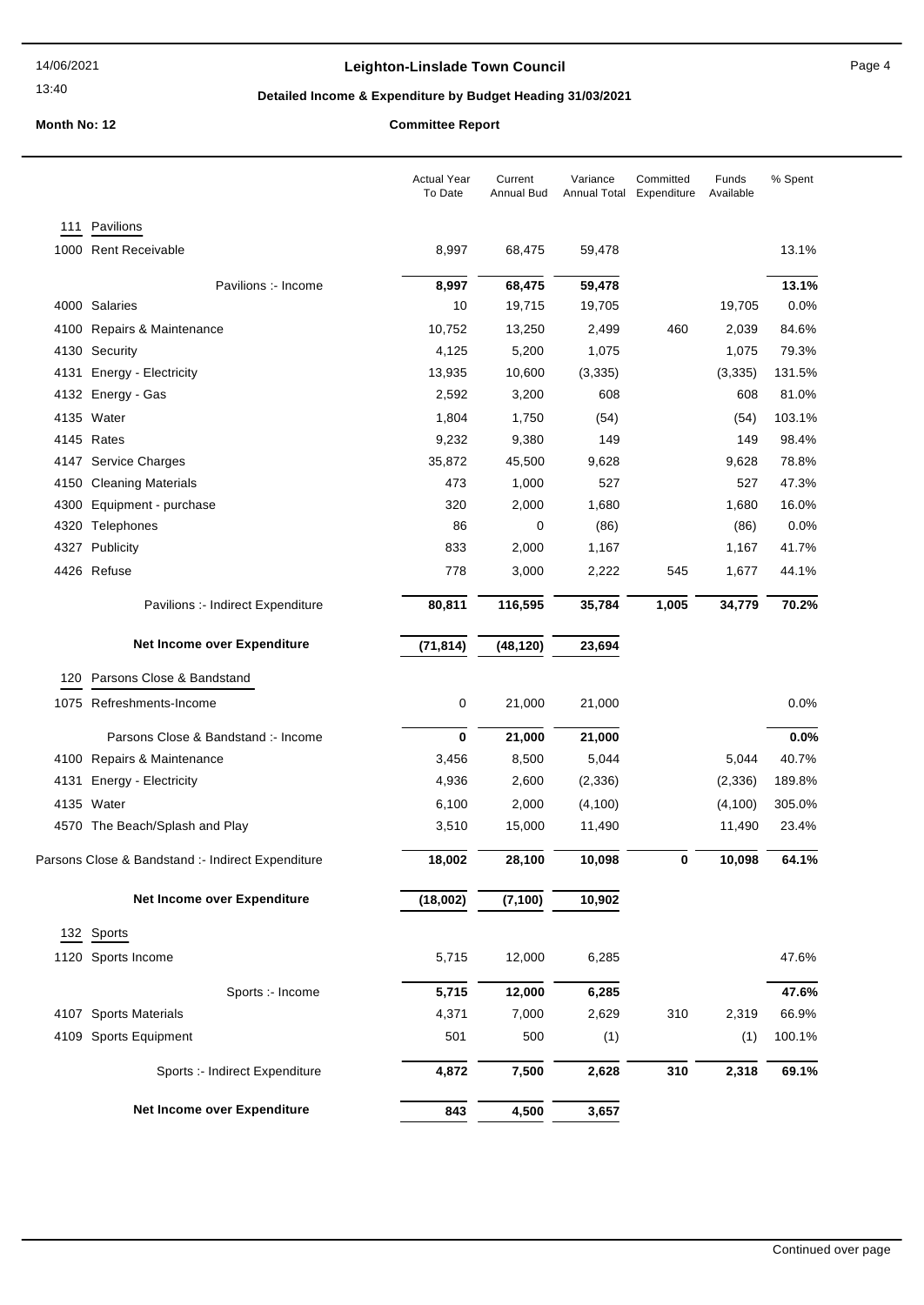### Leighton-Linslade Town Council **Example 20 and Separate Page 5**

### **Detailed Income & Expenditure by Budget Heading 31/03/2021**

|      |                                                    | <b>Actual Year</b><br>To Date | Current<br>Annual Bud | Variance<br>Annual Total | Committed<br>Expenditure | Funds<br>Available | % Spent |
|------|----------------------------------------------------|-------------------------------|-----------------------|--------------------------|--------------------------|--------------------|---------|
| 200  | Allotments                                         |                               |                       |                          |                          |                    |         |
| 1130 | Allotments Income                                  | 3,961                         | 3,000                 | (961)                    |                          |                    | 132.0%  |
|      | Allotments :- Income                               | 3,961                         | 3,000                 | (961)                    |                          |                    | 132.0%  |
|      | 4100 Repairs & Maintenance                         | 845                           | 1,000                 | 155                      |                          | 155                | 84.5%   |
| 4110 | <b>Grounds Maintenance</b>                         | 966                           | 1,000                 | 34                       | 986                      | (953)              | 195.3%  |
|      | 4135 Water                                         | 348                           | 500                   | 152                      |                          | 152                | 69.6%   |
|      | Allotments :- Indirect Expenditure                 | 2,159                         | 2,500                 | 341                      | 986                      | (646)              | 125.8%  |
|      | Net Income over Expenditure                        | 1,802                         | 500                   | (1, 302)                 |                          |                    |         |
| 211  | Play Areas                                         |                               |                       |                          |                          |                    |         |
| 1901 | Section 106 Contributions                          | 17,914                        | 0                     | (17, 914)                |                          |                    | 0.0%    |
|      | Play Areas :- Income                               | 17,914                        | 0                     | (17, 914)                |                          |                    |         |
|      | 4100 Repairs & Maintenance                         | 6,802                         | 6,350                 | (452)                    | 1,350                    | (1,802)            | 128.4%  |
|      | 4102 Repairs & Maint - Skate Park                  | 1,308                         | 5,000                 | 3,693                    |                          | 3,693              | 26.1%   |
| 4180 | Section 106 expenditure                            | 17,914                        | 0                     | (17, 914)                |                          | (17, 914)          | 0.0%    |
|      | 4303 Equipment - inspection                        | 1,580                         | 3,000                 | 1,421                    |                          | 1,421              | 52.6%   |
|      | Play Areas :- Indirect Expenditure                 | 27,603                        | 14,350                | (13, 253)                | 1,350                    | (14, 603)          | 201.8%  |
|      | Net Income over Expenditure                        | (9,689)                       | (14, 350)             | (4,661)                  |                          |                    |         |
| 220  | Leighton-Linslade in Bloom                         |                               |                       |                          |                          |                    |         |
|      | 1420 Leighton-Linslade in Bloom Inc                | 459                           | 0                     | (459)                    |                          |                    | 0.0%    |
|      | Leighton-Linslade in Bloom :- Income               | 459                           | $\bf{0}$              | (459)                    |                          |                    |         |
|      | 4413 Leighton-Linslade in Bloom                    | 2,488                         | 5,000                 | 2,512                    |                          | 2,512              | 49.8%   |
|      | Leighton-Linslade in Bloom :- Indirect Expenditure | 2,488                         | 5,000                 | 2,512                    | 0                        | 2,512              | 49.8%   |
|      | Net Income over Expenditure                        | (2,029)                       | (5,000)               | (2,971)                  |                          |                    |         |
|      | 230 Grounds and Environmental Serv                 |                               |                       |                          |                          |                    |         |
|      | 1000 Rent Receivable                               | 0                             | 600                   | 600                      |                          |                    | 0.0%    |
|      | 1700 Miscellaneous Income                          | 7,181                         | 0                     | (7, 181)                 |                          |                    | 0.0%    |
|      | Grounds and Environmental Serv :- Income           | 7,181                         | 600                   | (6, 581)                 |                          |                    | 1196.8% |
|      | 4000 Salaries                                      | 369,471                       | 389,000               | 19,529                   |                          | 19,529             | 95.0%   |
|      | 4005 Staff Training                                | 2,442                         | 5,500                 | 3,058                    | 2,135                    | 923                | 83.2%   |
|      | 4006 Staff Expenses/Allowances                     | 0                             | 50                    | 50                       |                          | 50                 | 0.0%    |
| 4008 | <b>Staff Travel</b>                                | 301                           | 1,600                 | 1,299                    |                          | 1,299              | 18.8%   |
|      | 4009 Protective Clothing                           | 3,539                         | 3,600                 | 61                       |                          | 61                 | 98.3%   |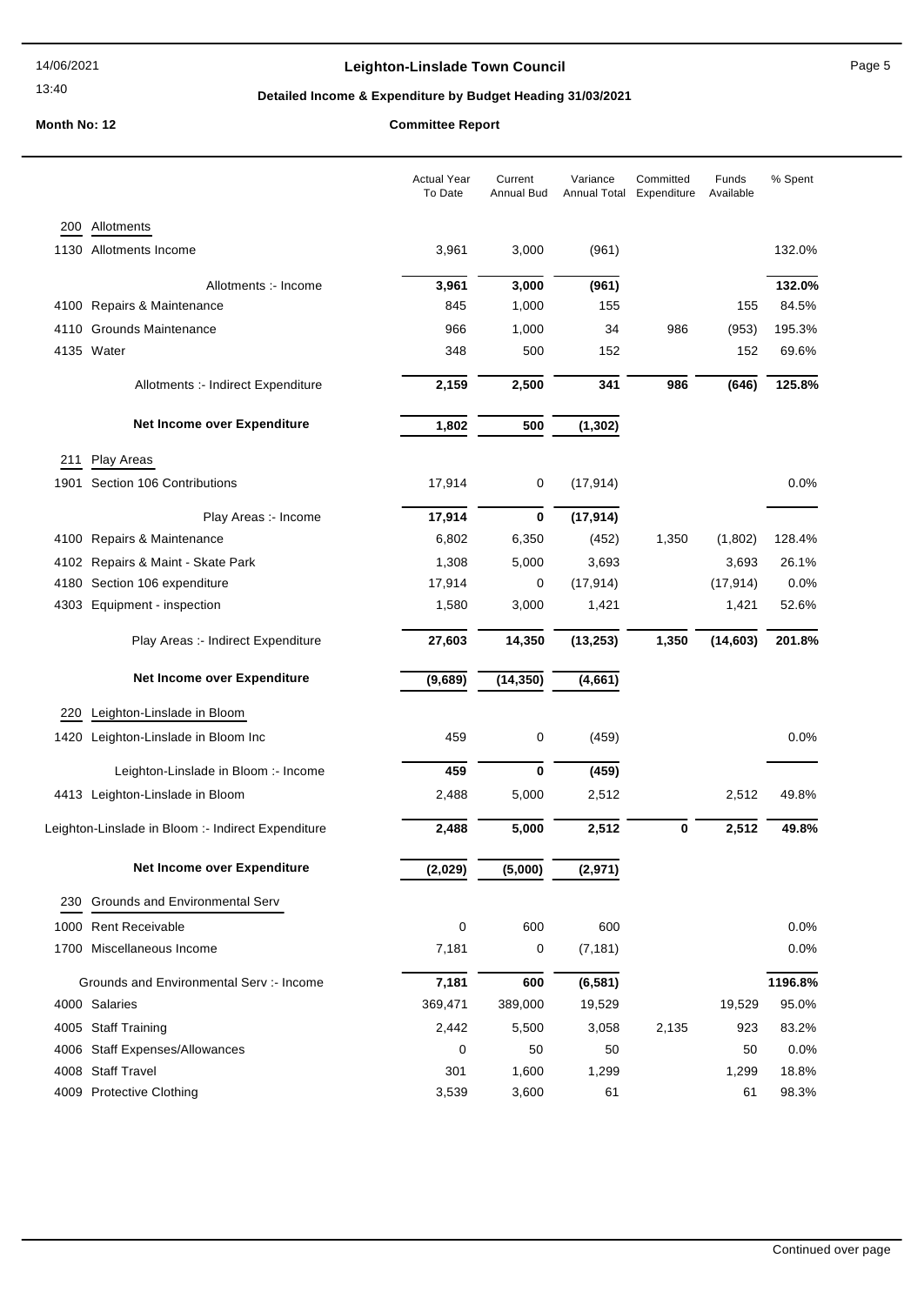### Leighton-Linslade Town Council **Example 20 and Separate Page 6**

### **Detailed Income & Expenditure by Budget Heading 31/03/2021**

|      |                                                           | <b>Actual Year</b><br>To Date | Current<br><b>Annual Bud</b> | Variance<br>Annual Total | Committed<br>Expenditure | Funds<br>Available | % Spent |
|------|-----------------------------------------------------------|-------------------------------|------------------------------|--------------------------|--------------------------|--------------------|---------|
|      | 4100 Repairs & Maintenance                                | 40                            | 0                            | (40)                     |                          | (40)               | 0.0%    |
|      | 4105 Bus Shelters                                         | 0                             | 6,000                        | 6,000                    |                          | 6,000              | 0.0%    |
|      | 4110 Grounds Maintenance                                  | 51,325                        | 54,675                       | 3,350                    | 6,302                    | (2,952)            | 105.4%  |
|      | 4113 Countryside/Conservation Mgnt                        | 9,830                         | 10,000                       | 170                      | 1,014                    | (844)              | 108.4%  |
|      | 4135 Water                                                | 54                            | 500                          | 446                      |                          | 446                | 10.8%   |
|      | 4150 Cleaning Materials                                   | 0                             | 750                          | 750                      |                          | 750                | 0.0%    |
| 4200 | <b>Vehicle Running Costs</b>                              | 16,428                        | 21,400                       | 4,972                    | 2,880                    | 2,092              | 90.2%   |
| 4202 | Repair & Maint - Machinery                                | 7.424                         | 9,000                        | 1,576                    |                          | 1,576              | 82.5%   |
|      | 4233 Machinery Servicing                                  | 4,277                         | 7,750                        | 3,473                    | 3,255                    | 218                | 97.2%   |
| 4301 | Equipment - maintenance                                   | 1,694                         | 800                          | (894)                    |                          | (894)              | 211.8%  |
|      | 4305 Small Tools and spares                               | 2,626                         | 2,500                        | (126)                    |                          | (126)              | 105.0%  |
| 4411 | Hanging Baskets/Planters                                  | 8,500                         | 8,500                        | 0                        |                          | 0                  | 100.0%  |
| 4414 | Plants                                                    | 5,500                         | 5,500                        | (0)                      | 808                      | (808)              | 114.7%  |
|      | 4415 Tree Surgery/Planting                                | 10,500                        | 10,500                       | 0                        | 270                      | (270)              | 102.6%  |
| 4420 | Dog Bins                                                  | 0                             | 1,000                        | 1,000                    |                          | 1,000              | 0.0%    |
|      | 4426 Refuse                                               | 18,035                        | 20,000                       | 1,965                    | 2,371                    | (405)              | 102.0%  |
|      | 4503 Benches and Bins                                     | 14,047                        | 15,000                       | 953                      |                          | 953                | 93.6%   |
|      | 4507 Signage                                              | 3,000                         | 3,000                        | (0)                      | 2,766                    | (2,766)            | 192.2%  |
|      | 4750 Vehicle & Plant Renewal Fund                         | 0                             | 11,000                       | 11,000                   |                          | 11,000             | 0.0%    |
|      | 4919 Notice Boards                                        | 0                             | 1,000                        | 1,000                    |                          | 1,000              | 0.0%    |
|      | Grounds and Environmental Serv :- Indirect<br>Expenditure | 529,036                       | 588,625                      | 59,589                   | 21,800                   | 37,789             | 93.6%   |
|      | Net Income over Expenditure                               | (521, 855)                    | (588, 025)                   | (66,170)                 |                          |                    |         |
| 401  | Cemetery                                                  |                               |                              |                          |                          |                    |         |
|      | 1100 Cemetery Income                                      | 72,768                        | 70,000                       | (2,768)                  |                          |                    | 104.0%  |
|      | 1101 Cemetery Income-Memorials                            | 20,795                        | 18,000                       | (2,795)                  |                          |                    | 115.5%  |
|      | Cemetery :- Income                                        | 93,563                        | 88,000                       | (5, 563)                 |                          |                    | 106.3%  |
|      | 4000 Salaries                                             | 77,065                        | 77,250                       | 185                      |                          | 185                | 99.8%   |
|      | 4100 Repairs & Maintenance                                | 4,735                         | 5,000                        | 265                      |                          | 265                | 94.7%   |
|      | 4131 Energy - Electricity                                 | 453                           | 1,000                        | 547                      |                          | 547                | 45.3%   |
|      | 4135 Water                                                | 146                           | 250                          | 104                      |                          | 104                | 58.4%   |
|      | 4145 Rates                                                | 4,853                         | 4,671                        | (182)                    |                          | (182)              | 103.9%  |
|      | 4300 Equipment - purchase                                 | 1,000                         | 1,000                        | 0                        |                          | 0                  | 100.0%  |
|      | 4306 Memorial Plaques                                     | (295)                         | 0                            | 295                      |                          | 295                | 0.0%    |
|      | 4426 Refuse                                               | 2,143                         | 5,000                        | 2,857                    |                          | 2,857              | 42.9%   |
|      | Cemetery :- Indirect Expenditure                          | 90,101                        | 94,171                       | 4,070                    | 0                        | 4,070              | 95.7%   |
|      | Net Income over Expenditure                               | 3,462                         | (6, 171)                     | (9,633)                  |                          |                    |         |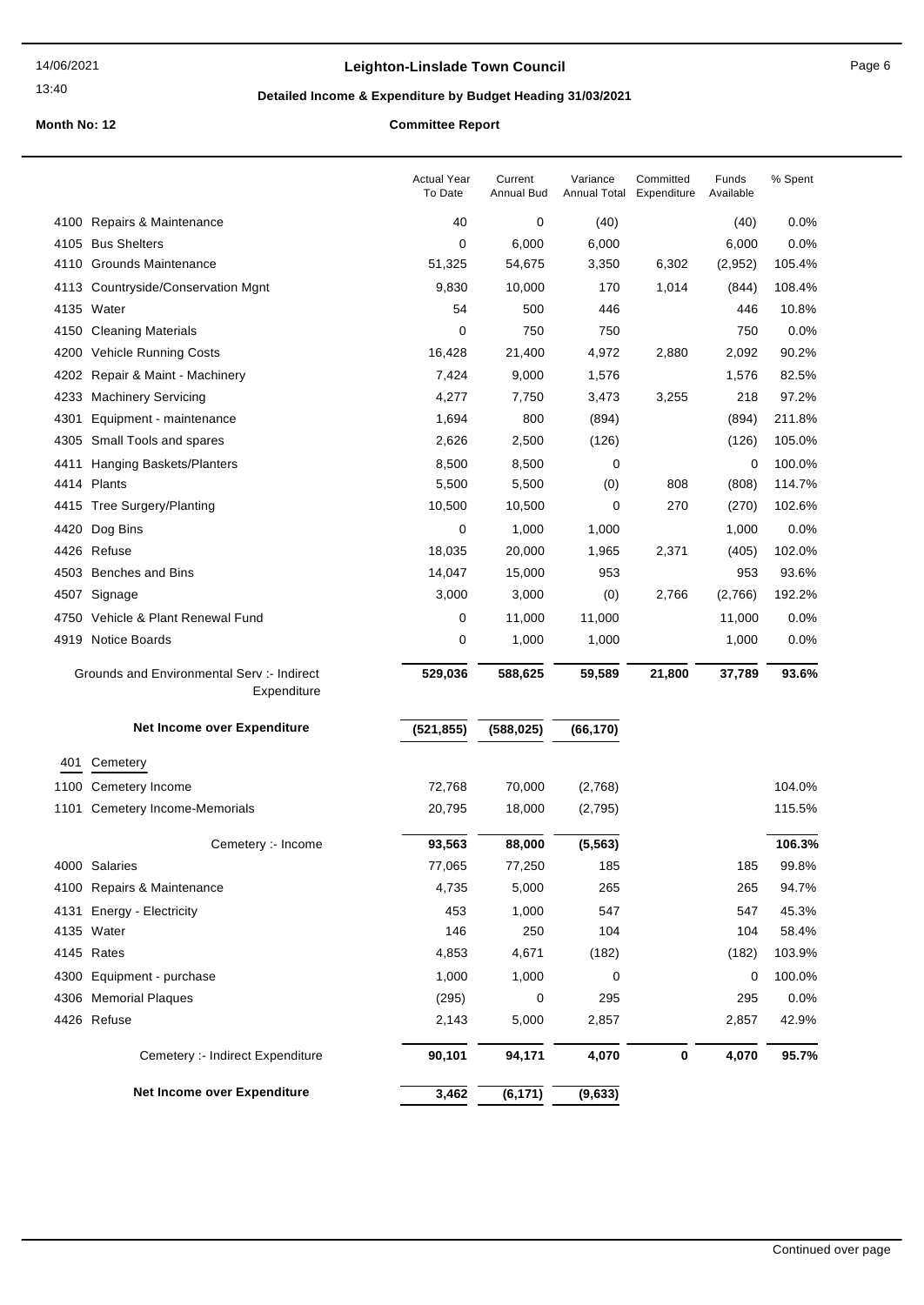## Leighton-Linslade Town Council **Example 2 and Separate Page 7** Page 7

### **Detailed Income & Expenditure by Budget Heading 31/03/2021**

|      |                                       | <b>Actual Year</b><br>To Date | Current<br>Annual Bud | Variance<br>Annual Total Expenditure | Committed | Funds<br>Available | % Spent   |  |
|------|---------------------------------------|-------------------------------|-----------------------|--------------------------------------|-----------|--------------------|-----------|--|
| 402  | Mausoleum                             |                               |                       |                                      |           |                    |           |  |
|      | 1106 Mausoleum Income                 | 3,621                         | 0                     | (3,621)                              |           |                    | 0.0%      |  |
|      | Mausoleum :- Income                   | 3,621                         | 0                     | (3,621)                              |           |                    |           |  |
|      | 4308 Mausoleum                        | 1,513                         | 0                     | (1, 513)                             | 538       | (2,051)            | $0.0\%$   |  |
|      | Mausoleum :- Indirect Expenditure     | 1,513                         | 0                     | (1, 513)                             | 538       | (2,051)            |           |  |
|      | Net Income over Expenditure           | 2,108                         | 0                     | (2, 108)                             |           |                    |           |  |
| 403  | <b>Reserved Graves</b>                |                               |                       |                                      |           |                    |           |  |
|      | 1102 Cemetery Income-Reservations     | 10,375                        | 0                     | (10, 375)                            |           |                    | 0.0%      |  |
|      | Reserved Graves :- Income             | 10,375                        | 0                     | (10, 375)                            |           |                    |           |  |
|      | <b>Net Income</b>                     | 10,375                        | 0                     | (10, 375)                            |           |                    |           |  |
|      | Grounds & Environmental :- Income     | 151,786                       | 193,075               | 41,289                               |           |                    | 78.6%     |  |
|      | Expenditure                           | 788,414                       | 888,926               | 100,512                              | 25,989    | 74,523             | 91.6%     |  |
|      | <b>Movement to/(from) Gen Reserve</b> | (636, 627)                    |                       |                                      |           |                    |           |  |
|      | <b>Cultural &amp; Economic</b>        |                               |                       |                                      |           |                    |           |  |
| 101  | <b>Community Projects</b>             |                               |                       |                                      |           |                    |           |  |
| 1051 | Canal Festival Income                 | (115)                         | 10,000                | 10,115                               |           |                    | $(1.1\%)$ |  |
| 1055 | <b>Big Lunch Income</b>               | 63                            | 0                     | (63)                                 |           |                    | 0.0%      |  |
|      | 1065 Christmas Event Income           | 914                           | 0                     | (914)                                |           |                    | 0.0%      |  |
|      | 1076 Business Networking Event Inc    | 150                           | 1,200                 | 1,050                                |           |                    | 12.5%     |  |
| 1201 | Sales                                 | 644                           | 500                   | (144)                                |           |                    | 128.7%    |  |
|      | 1700 Miscellaneous Income             | 40                            | 0                     | (40)                                 |           |                    | 0.0%      |  |
|      | Community Projects :- Income          | 1,695                         | 11,700                | 10,005                               |           |                    | 14.5%     |  |
|      | 4000 Salaries                         | 129,476                       | 138,042               | 8,566                                | 1,560     | 7,006              | 94.9%     |  |
|      | 4003 Salaries - Events                | 0                             | 1,100                 | 1,100                                |           | 1,100              | 0.0%      |  |
|      | 4005 Staff Training                   | 0                             | 0                     | (0)                                  |           | (0)                | 0.0%      |  |
|      | 4008 Staff Travel                     | 232                           | 700                   | 468                                  |           | 468                | 33.2%     |  |
|      | 4013 Event Consultancy                | 14,390                        | 26,500                | 12,110                               | 2,112     | 9,998              | 62.3%     |  |
|      | 4328 About Town                       | 3,940                         | 4,500                 | 560                                  |           | 560                | 87.6%     |  |
|      | 4408 Salaries - Christmas             | 0                             | 5,000                 | 5,000                                |           | 5,000              | 0.0%      |  |
|      | 4412 Christmas Lights                 | 27,796                        | 33,000                | 5,204                                |           | 5,204              | 84.2%     |  |
|      | 4508 VE Celebrations                  | 150                           | 0                     | (150)                                |           | (150)              | 0.0%      |  |
|      | 4509 Buzzard Trails                   | 0                             | 4,000                 | 4,000                                |           | 4,000              | 0.0%      |  |
|      | 4510 Business Development             | 1,083                         | 2,500                 | 1,417                                |           | 1,417              | 43.3%     |  |
|      | 4511 Christmas Street Event           | 9,725                         | 14,625                | 4,900                                |           | 4,900              | 66.5%     |  |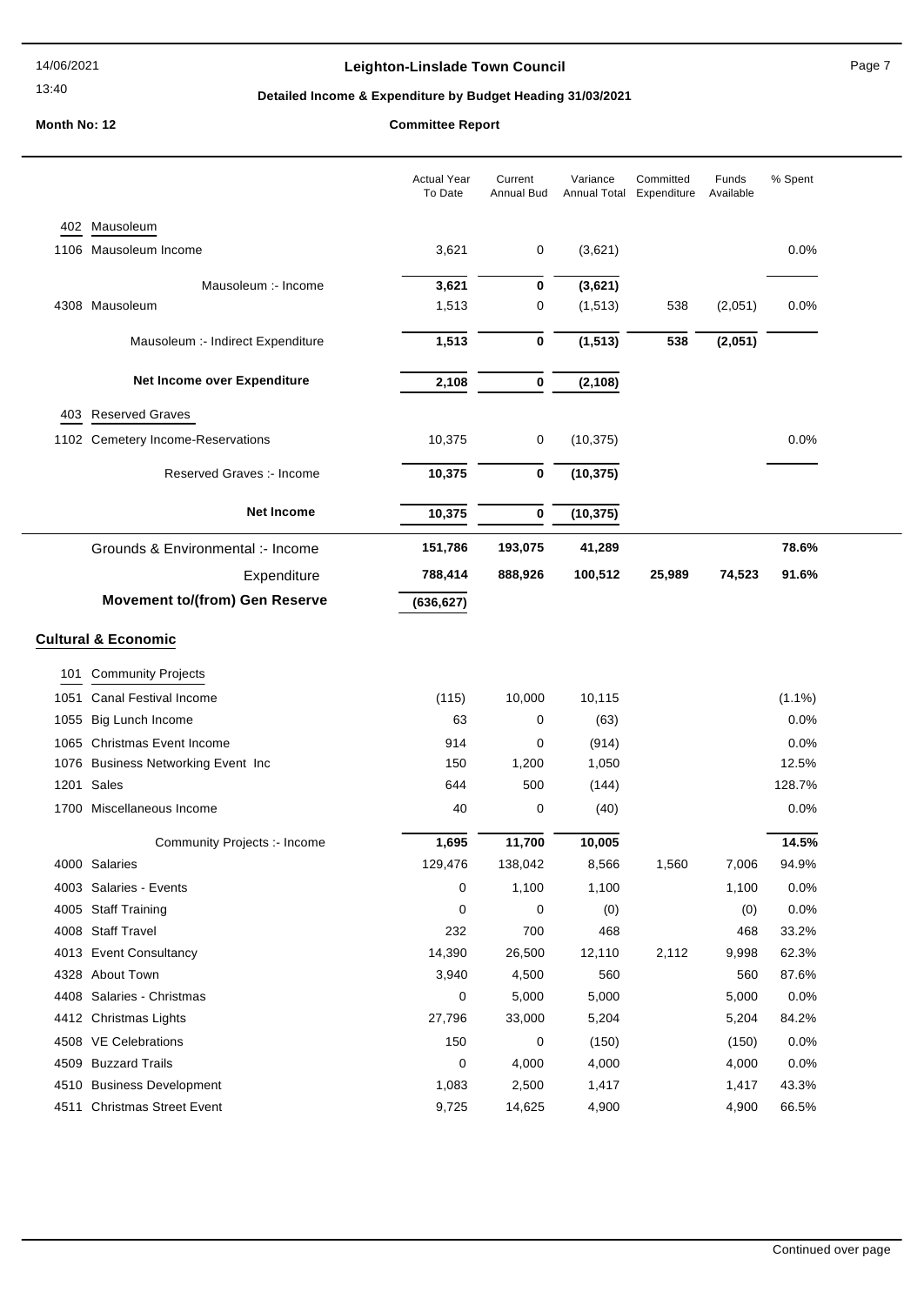### Leighton-Linslade Town Council **Example 2 and Separate Page 8**

### **Detailed Income & Expenditure by Budget Heading 31/03/2021**

|      |                                            | <b>Actual Year</b><br>To Date | Current<br><b>Annual Bud</b> | Variance<br><b>Annual Total</b> | Committed<br>Expenditure | Funds<br>Available | % Spent |
|------|--------------------------------------------|-------------------------------|------------------------------|---------------------------------|--------------------------|--------------------|---------|
|      | 4513 Band Concerts                         | 300                           | 7,100                        | 6,800                           |                          | 6,800              | 4.2%    |
|      | 4515 Canal Festival                        | 0                             | 19,925                       | 19,925                          |                          | 19,925             | 0.0%    |
|      | 4516 Living History Day                    | 587                           | 10,700                       | 10,113                          | 230                      | 9,883              | 7.6%    |
| 4518 | <b>General Promotions</b>                  | 2,985                         | 3,000                        | 15                              |                          | 15                 | 99.5%   |
| 4520 | Movies for the More Mature                 | 0                             | 4,500                        | 4,500                           |                          | 4,500              | 0.0%    |
|      | 4530 Salaries - Canal Festival             | 0                             | 5,000                        | 5,000                           |                          | 5,000              | 0.0%    |
| 4531 | Salaries - Band Concert                    | 0                             | 1,000                        | 1,000                           |                          | 1,000              | 0.0%    |
|      | 4532 Salaries - Living History Day         | 0                             | 600                          | 600                             |                          | 600                | 0.0%    |
| 4533 | Salaries - Business Networking             | 0                             | 300                          | 300                             |                          | 300                | 0.0%    |
| 4552 | Big Lunch                                  | 6,443                         | 11,424                       | 4,981                           |                          | 4,981              | 56.4%   |
| 4553 | Salaries - Big Lunch                       | 0                             | 3,000                        | 3,000                           |                          | 3,000              | 0.0%    |
| 4554 | <b>Community Access Defibrillator</b>      | 0                             | 1,000                        | 1,000                           |                          | 1,000              | 0.0%    |
|      | 4572 Town Bunting                          | 2,500                         | 3,000                        | 500                             |                          | 500                | 83.3%   |
|      | 4574 Business Campaigns                    | 500                           | 500                          | 0                               |                          | 0                  | 100.0%  |
|      | 4920 Visitor Economy/Tourism               | 4,996                         | 5,000                        | 4                               | 80                       | (76)               | 101.5%  |
|      | Community Projects :- Indirect Expenditure | 205,103                       | 306,016                      | 100,913                         | 3,982                    | 96,931             | 68.3%   |
|      | Net Income over Expenditure                | (203, 408)                    | (294, 316)                   | (90, 908)                       |                          |                    |         |
|      | 103 MTRF                                   |                               |                              |                                 |                          |                    |         |
|      | 1154 MTRF - Income                         | 56,500                        | 0                            | (56, 500)                       |                          |                    | 0.0%    |
|      | MTRF :- Income                             | 56,500                        | 0                            | (56, 500)                       |                          |                    |         |
|      | 4907 MTRF                                  | 367                           | 0                            | (367)                           |                          | (367)              | 0.0%    |
|      | <b>MTRF :- Indirect Expenditure</b>        | 367                           | 0                            | (367)                           | $\mathbf 0$              | (367)              |         |
|      | Net Income over Expenditure                | 56,133                        | 0                            | (56, 133)                       |                          |                    |         |
| 104  | <b>TACTIC</b>                              |                               |                              |                                 |                          |                    |         |
|      | 1000 Rent Receivable                       | 293                           | 3,000                        | 2,707                           |                          |                    | 9.8%    |
|      | 1005 School workshops                      | 0                             | 500                          | 500                             |                          |                    | 0.0%    |
|      | 1057 Activities - Income                   | 50                            | 2,000                        | 1,950                           |                          |                    | 2.5%    |
|      | TACTIC :- Income                           | 343                           | 5,500                        | 5,157                           |                          |                    | 6.2%    |
|      | 4000 Salaries                              | 164,509                       | 163,500                      | (1,009)                         |                          | (1,009)            | 100.6%  |
|      | 4005 Staff Training                        | 311                           | 1,000                        | 689                             |                          | 689                | 31.1%   |
|      | 4006 Staff Expenses/Allowances             | 0                             | 200                          | 200                             |                          | 200                | 0.0%    |
|      | 4008 Staff Travel                          | 21                            | 400                          | 379                             |                          | 379                | 5.2%    |
|      | 4009 Protective Clothing                   | 25                            | 200                          | 175                             |                          | 175                | 12.3%   |
|      | 4014 Projects                              | 755                           | 4,700                        | 3,946                           |                          | 3,946              | 16.1%   |
|      | 4100 Repairs & Maintenance                 | 4,509                         | 3,000                        | (1,509)                         | 3,986                    | (5, 495)           | 283.2%  |
|      | 4131 Energy - Electricity                  | 767                           | 800                          | 33                              |                          | 33                 | 95.9%   |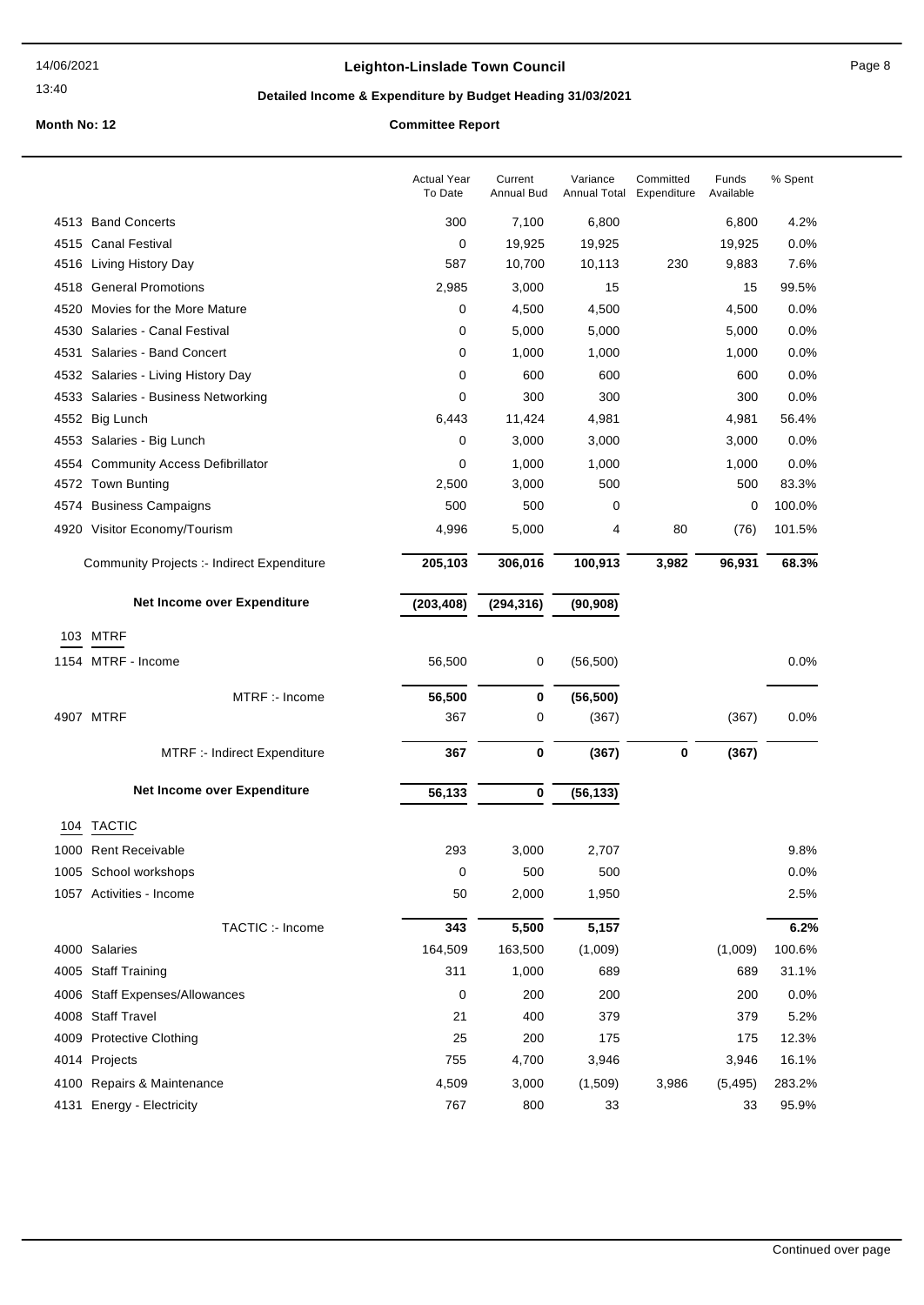### Leighton-Linslade Town Council **Example 20 and Separate Page 9**

### **Detailed Income & Expenditure by Budget Heading 31/03/2021**

|      |                                       | <b>Actual Year</b><br>To Date | Current<br>Annual Bud | Variance<br>Annual Total | Committed<br>Expenditure | Funds<br>Available | % Spent |  |
|------|---------------------------------------|-------------------------------|-----------------------|--------------------------|--------------------------|--------------------|---------|--|
|      | 4132 Energy - Gas                     | 719                           | 600                   | (119)                    |                          | (119)              | 119.9%  |  |
|      | 4135 Water                            | 322                           | 400                   | 78                       |                          | 78                 | 80.6%   |  |
|      | 4145 Rates                            | 6,737                         | 6,800                 | 64                       |                          | 64                 | 99.1%   |  |
| 4147 | <b>Service Charges</b>                | 1,050                         | 800                   | (250)                    |                          | (250)              | 131.3%  |  |
| 4150 | <b>Cleaning Materials</b>             | 107                           | 300                   | 193                      |                          | 193                | 35.7%   |  |
| 4300 | Equipment - purchase                  | 602                           | 1,500                 | 898                      |                          | 898                | 40.1%   |  |
| 4309 | <b>IT Support</b>                     | 0                             | 500                   | 500                      |                          | 500                | 0.0%    |  |
| 4320 | Telephones                            | 621                           | 1,000                 | 379                      |                          | 379                | 62.1%   |  |
| 4321 | <b>Office Supplies</b>                | 700                           | 1,500                 | 800                      |                          | 800                | 46.6%   |  |
| 4326 | Subscriptions                         | 136                           | 150                   | 14                       |                          | 14                 | 90.7%   |  |
| 4327 | Publicity                             | 0                             | 500                   | 500                      |                          | 500                | 0.0%    |  |
|      | 4374 Refreshments                     | 64                            | 400                   | 336                      |                          | 336                | 15.9%   |  |
|      | 4426 Refuse                           | 104                           | 350                   | 246                      |                          | 246                | 29.7%   |  |
|      | <b>TACTIC :- Indirect Expenditure</b> | 182,059                       | 188,600               | 6,541                    | 3,986                    | 2,555              | 98.6%   |  |
|      | Net Income over Expenditure           | (181, 716)                    | (183, 100)            | (1, 384)                 |                          |                    |         |  |
| 412  | <b>Street Markets</b>                 |                               |                       |                          |                          |                    |         |  |
| 1056 | <b>Starter Market</b>                 | 0                             | 250                   | 250                      |                          |                    | 0.0%    |  |
|      | 1300 Tuesday Market                   | 3,880                         | 35,000                | 31,120                   |                          |                    | 11.1%   |  |
| 1301 | Saturday Market                       | 2,720                         | 45,000                | 42,280                   |                          |                    | 6.0%    |  |
|      | 1302 Farmers Market                   | 460                           | 1,800                 | 1,340                    |                          |                    | 25.6%   |  |
|      | 1303 Speciality & Visiting Markets    | 1,338                         | 1,500                 | 162                      |                          |                    | 89.2%   |  |
|      | 1304 Craft Markets                    | 0                             | 1,800                 | 1,800                    |                          |                    | 0.0%    |  |
|      | 1305 Commercial Market                | (270)                         | 2,200                 | 2,470                    |                          |                    | (12.3%) |  |
|      | Street Markets :- Income              | 8,128                         | 87,550                | 79,422                   |                          |                    | 9.3%    |  |
| 4000 | Salaries                              | 75,370                        | 82,250                | 6,880                    |                          | 6,880              | 91.6%   |  |
| 4001 | <b>Temporary Staff</b>                | 73                            | 5,000                 | 4,927                    |                          | 4,927              | 1.5%    |  |
|      | 4005 Staff Training                   | 35                            | 500                   | 465                      |                          | 465                | 7.0%    |  |
|      | 4008 Staff Travel                     | 0                             | 200                   | 200                      |                          | 200                | 0.0%    |  |
| 4080 | <b>Market Consultancy</b>             | 15,831                        | 20,000                | 4,170                    |                          | 4,170              | 79.2%   |  |
|      | 4100 Repairs & Maintenance            | 2,214                         | 2,500                 | 286                      |                          | 286                | 88.6%   |  |
|      | 4130 Security                         | 2,004                         | 10,946                | 8,942                    |                          | 8,942              | 18.3%   |  |
| 4131 | Energy - Electricity                  | 280                           | 500                   | 220                      |                          | 220                | 56.0%   |  |
|      | 4145 Rates                            | 12,350                        | 12,517                | 167                      |                          | 167                | 98.7%   |  |
|      | 4170 Themed Markets                   | 1,825                         | 2,000                 | 175                      |                          | 175                | 91.3%   |  |
|      | 4300 Equipment - purchase             | 767                           | 1,000                 | 233                      |                          | 233                | 76.7%   |  |
|      | 4309 IT Support                       | 35                            | 1,300                 | 1,265                    | 1,300                    | (35)               | 102.7%  |  |
|      | 4322 Printing & Stationery            | 212                           | 300                   | 88                       |                          | 88                 | 70.8%   |  |
|      | 4326 Subscriptions                    | 358                           | 500                   | 142                      |                          | 142                | 71.6%   |  |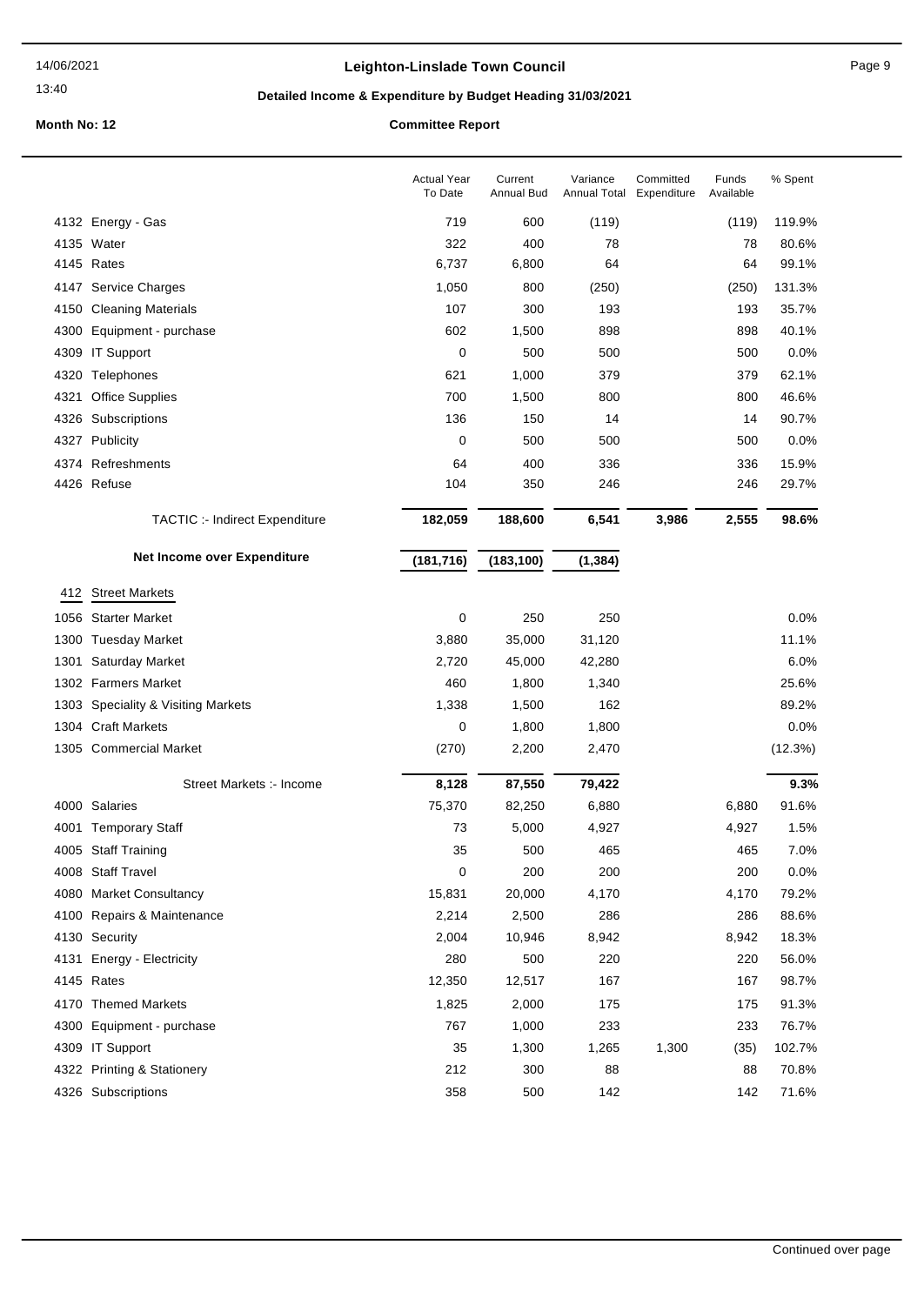### Leighton-Linslade Town Council **Page 10** Page 10

### **Detailed Income & Expenditure by Budget Heading 31/03/2021**

|             |                                             | <b>Actual Year</b><br>To Date | Current    | Variance     | Committed   | Funds     | % Spent |
|-------------|---------------------------------------------|-------------------------------|------------|--------------|-------------|-----------|---------|
|             |                                             |                               | Annual Bud | Annual Total | Expenditure | Available |         |
|             | 4327 Publicity                              | 2,664                         | 2,500      | (164)        |             | (164)     | 106.6%  |
|             | 4426 Refuse                                 | 4,817                         | 8,400      | 3,583        |             | 3,583     | 57.3%   |
|             | Street Markets :- Indirect Expenditure      | 118,836                       | 150,413    | 31,577       | 1,300       | 30,277    | 79.9%   |
|             | Net Income over Expenditure                 | (110, 708)                    | (62, 863)  | 47,845       |             |           |         |
| 413         | <b>Public Conveniences</b>                  |                               |            |              |             |           |         |
| 4100        | Repairs & Maintenance                       | 1,544                         | 3,500      | 1,956        | 61          | 1,895     | 45.9%   |
| 4148        | Management Fee                              | 33,675                        | 45,500     | 11,825       |             | 11,825    | 74.0%   |
|             | 4382 Insurances                             | 0                             | 100        | 100          |             | 100       | 0.0%    |
|             | 4422 Service Charges                        | 1,571                         | 3,000      | 1,429        |             | 1,429     | 52.4%   |
|             | Public Conveniences :- Indirect Expenditure | 36,790                        | 52,100     | 15,310       | 61          | 15,249    | 70.7%   |
|             | <b>Net Expenditure</b>                      | (36, 790)                     | (52, 100)  | (15, 310)    |             |           |         |
|             | Cultural & Economic :- Income               | 66,666                        | 104,750    | 38,084       |             |           | 63.6%   |
|             | Expenditure                                 | 543,154                       | 697,129    | 153,975      | 9,329       | 144,646   | 79.3%   |
|             | <b>Movement to/(from) Gen Reserve</b>       | (476, 488)                    |            |              |             |           |         |
| Partnership |                                             |                               |            |              |             |           |         |
|             |                                             |                               |            |              |             |           |         |
| 503         | Partnership                                 |                               |            |              |             |           |         |
|             | 4524 Community Forum                        | 0                             | 500        | 500          |             | 500       | 0.0%    |
|             | Partnership :- Indirect Expenditure         | 0                             | 500        | 500          | 0           | 500       | 0.0%    |
|             | <b>Net Expenditure</b>                      | 0                             | (500)      | (500)        |             |           |         |
|             |                                             |                               |            |              |             |           |         |
|             | Partnership :- Income                       | 0                             | 0          | 0            |             |           | 0.0%    |
|             | Expenditure                                 | 0                             | 500        | 500          | 0           | 500       | 0.0%    |
|             | <b>Movement to/(from) Gen Reserve</b>       | 0                             |            |              |             |           |         |
|             | <b>Reserve Movements</b>                    |                               |            |              |             |           |         |
| 920         | Policy and Finance                          |                               |            |              |             |           |         |
|             | 9029 Elections                              | $\mathbf 0$                   | 8,354      | 8,354        |             | 8,354     | 0.0%    |
|             | 9030 HR Consultancy                         | 0                             | 16,929     | 16,929       |             | 16,929    | 0.0%    |
|             | 9035 Professional Fees                      | 0                             | 16,960     | 16,960       |             | 16,960    | 0.0%    |
| 9041        | The White House                             | 0                             | 22,721     | 22,721       |             | 22,721    | 0.0%    |
|             | 9042 Community Safety                       | 26,944                        | 44,211     | 17,267       | 8,878       | 8,389     | 81.0%   |
|             | 9046 Accrued expenditure from 19/20         | 0                             | 6,219      | 6,219        |             | 6,219     | 0.0%    |
|             | 9056 Highway Schemes                        | 15,000                        | 64,080     | 49,080       | 41,500      | 7,580     | 88.2%   |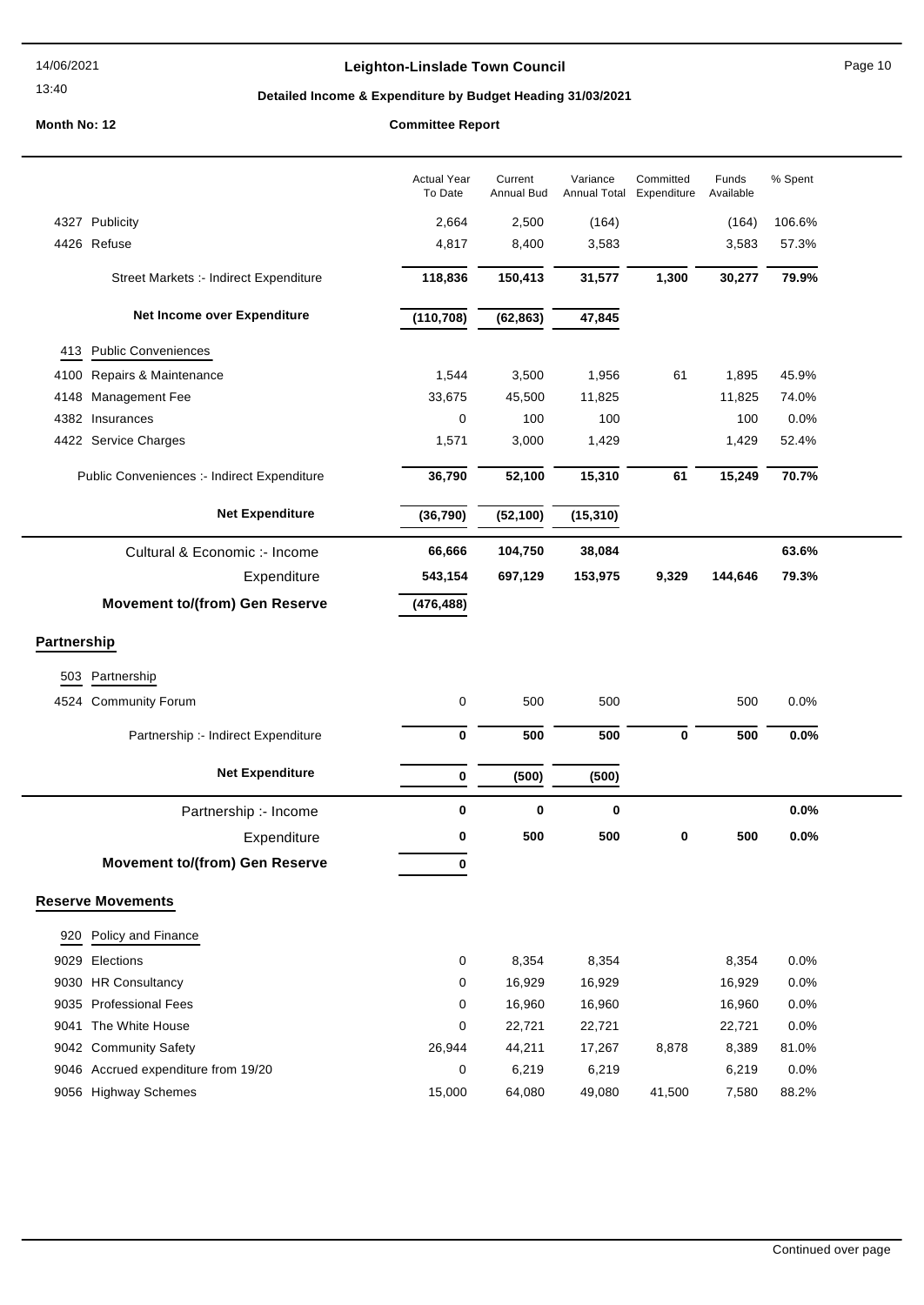### Leighton-Linslade Town Council **Example 20 and Separate 20 and Page 11**

### **Detailed Income & Expenditure by Budget Heading 31/03/2021**

|      |                                                 | <b>Actual Year</b><br>To Date | Current<br>Annual Bud | Variance<br><b>Annual Total</b> | Committed<br>Expenditure | Funds<br>Available | % Spent |
|------|-------------------------------------------------|-------------------------------|-----------------------|---------------------------------|--------------------------|--------------------|---------|
|      | 9060 IT/Modern.Gov                              | 1,640                         | 5,000                 | 3,360                           |                          | 3,360              | 32.8%   |
|      | 9065 Covid Support Fund                         | 0                             | 128,010               | 128,010                         |                          | 128,010            | 0.0%    |
|      | Policy and Finance :- Indirect Expenditure      | 43,584                        | 312,484               | 268,900                         | 50,378                   | 218,522            | 30.1%   |
|      | <b>Net Expenditure</b>                          | (43, 584)                     | (312, 484)            | (268, 900)                      |                          |                    |         |
| 925  | <b>Future Projects</b>                          |                               |                       |                                 |                          |                    |         |
| 9033 | Projects Unallocated                            | 490                           | 73,000                | 72,510                          | 7,000                    | 65,510             | 10.3%   |
| 9500 | <b>Playground Refurbishments</b>                | 97,903                        | 114,325               | 16,422                          |                          | 16,422             | 85.6%   |
| 9503 | Fountains                                       | 0                             | 25,000                | 25,000                          |                          | 25,000             | 0.0%    |
| 9504 | <b>IT Provision</b>                             | 0                             | 2,916                 | 2,916                           |                          | 2,916              | 0.0%    |
| 9506 | Living History Trail                            | 0                             | 11,608                | 11,608                          | 700                      | 10,908             | 6.0%    |
| 9507 | Projects - Older/Young Persons                  | 205                           | 37,000                | 36,795                          |                          | 36,795             | 0.6%    |
|      | Future Projects :- Indirect Expenditure         | 98,598                        | 263,849               | 165,251                         | 7,700                    | 157,551            | 40.3%   |
|      | <b>Net Expenditure</b>                          | (98, 598)                     | (263, 849)            | (165, 251)                      |                          |                    |         |
| 950  | Grounds & Environmental                         |                               |                       |                                 |                          |                    |         |
| 9000 | Plant & Vehicle Replacement                     | 0                             | 24,795                | 24,795                          |                          | 24,795             | 0.0%    |
|      | 9007 Cemetery                                   | 0                             | 36,920                | 36,920                          |                          | 36,920             | 0.0%    |
|      | 9012 Ouzel Valley Park Steering Gro             | 0                             | 20,000                | 20,000                          |                          | 20,000             | 0.0%    |
| 9024 | <b>Grounds and Environmental Serv</b>           | 38,021                        | 80,474                | 42,453                          |                          | 42,453             | 47.2%   |
| 9043 | Leighton-Linslade in Bloom                      | 0                             | 9,858                 | 9,858                           |                          | 9,858              | 0.0%    |
| 9046 | Accrued expenditure from 19/20                  | 0                             | 1,432                 | 1,432                           |                          | 1,432              | 0.0%    |
|      | 9105 Pavilions                                  | 15,582                        | 21,748                | 6,166                           |                          | 6,166              | 71.6%   |
|      | 9106 Allotments                                 | 0                             | 8,429                 | 8,429                           |                          | 8,429              | 0.0%    |
|      | 9107 Sandhills Equip Maintenance                | 0                             | 27,296                | 27,296                          |                          | 27,296             | 0.0%    |
|      | Grounds & Environmental :- Indirect Expenditure | 53,603                        | 230,952               | 177,349                         | 0                        | 177,349            | 23.2%   |
|      | <b>Net Expenditure</b>                          | (53,603)                      | (230, 952)            | (177, 349)                      |                          |                    |         |
| 960  | Partnership                                     |                               |                       |                                 |                          |                    |         |
| 9053 | <b>Community Forum</b>                          | 0                             | 996                   | 996                             |                          | 996                | 0.0%    |
|      | Partnership :- Indirect Expenditure             | $\pmb{0}$                     | 996                   | 996                             | $\pmb{0}$                | 996                | 0.0%    |
|      | <b>Net Expenditure</b>                          | 0                             | (996)                 | (996)                           |                          |                    |         |
| 970  | Cultural & Economic                             |                               |                       |                                 |                          |                    |         |
| 9018 | <b>Economic Development</b>                     | 5,294                         | 17,986                | 12,692                          |                          | 12,692             | 29.4%   |
|      | 9020 Tactic                                     | 284                           | 4,283                 | 3,999                           |                          | 3,999              | 6.6%    |
|      | 9021 Unspent S106                               | 5,679                         | 12,477                | 6,798                           | 796                      | 6,002              | 51.9%   |
|      |                                                 |                               |                       |                                 |                          |                    |         |